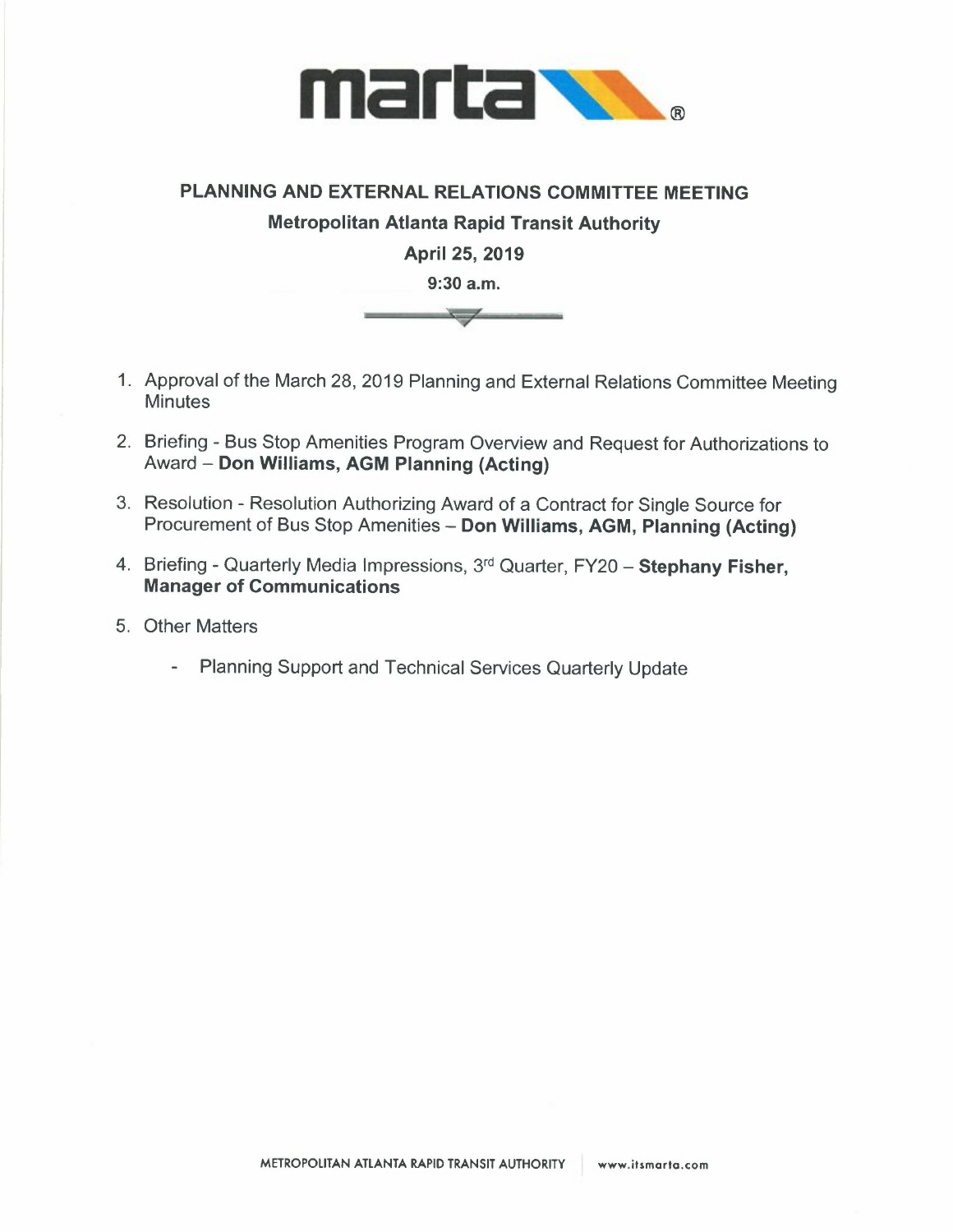

## **OPERATIONS & SAFETY COMMITTEE MEETING**

Metropolitan Atlanta Rapid Transit Authority

April 25, 2019

10:00 a.m.

1. Approval of the March 25, 2019 Operations & Safety Committee Meeting Minutes

- 2. Resolution Authorizing the Award of Contracts for the Procurement of Non-Revenue and Police Vehicles, P43290, P43611 & P43792 utilizing the State of Georgia Contracts - **William Taylor, Director, Bus Maintenance**
- 3. Resolution Authorizing the Award of Contracts for the Procurement of Police and Non-Revenue Vehicles, P43612 and P43669 utilizing the State of Georgia Contracts **- William Taylor, Director, Bus Maintenance**
- 4. Resolution Authorizing the Award of a Contract for the Procurement of Non-Revenue Vehicles utilizing the State of Georgia Contract - **William Taylor, Director, Bus Maintenance**
- 5. Resolution Authorizing the Award of a Contract for the Procurement of an Armored Rail Vehicle Utilizing General Services Administration (GSA) Federal Supply Schedule 84, RFP P44045 - **Kristopher Mattson, Manager Security & Emergency Management**
- 6. Resolution Authorizing the Procurement of Station Rehabilitation Design Services **Patrick Minnucci, Director of Project Management and Construction**
- 7. Others Matters